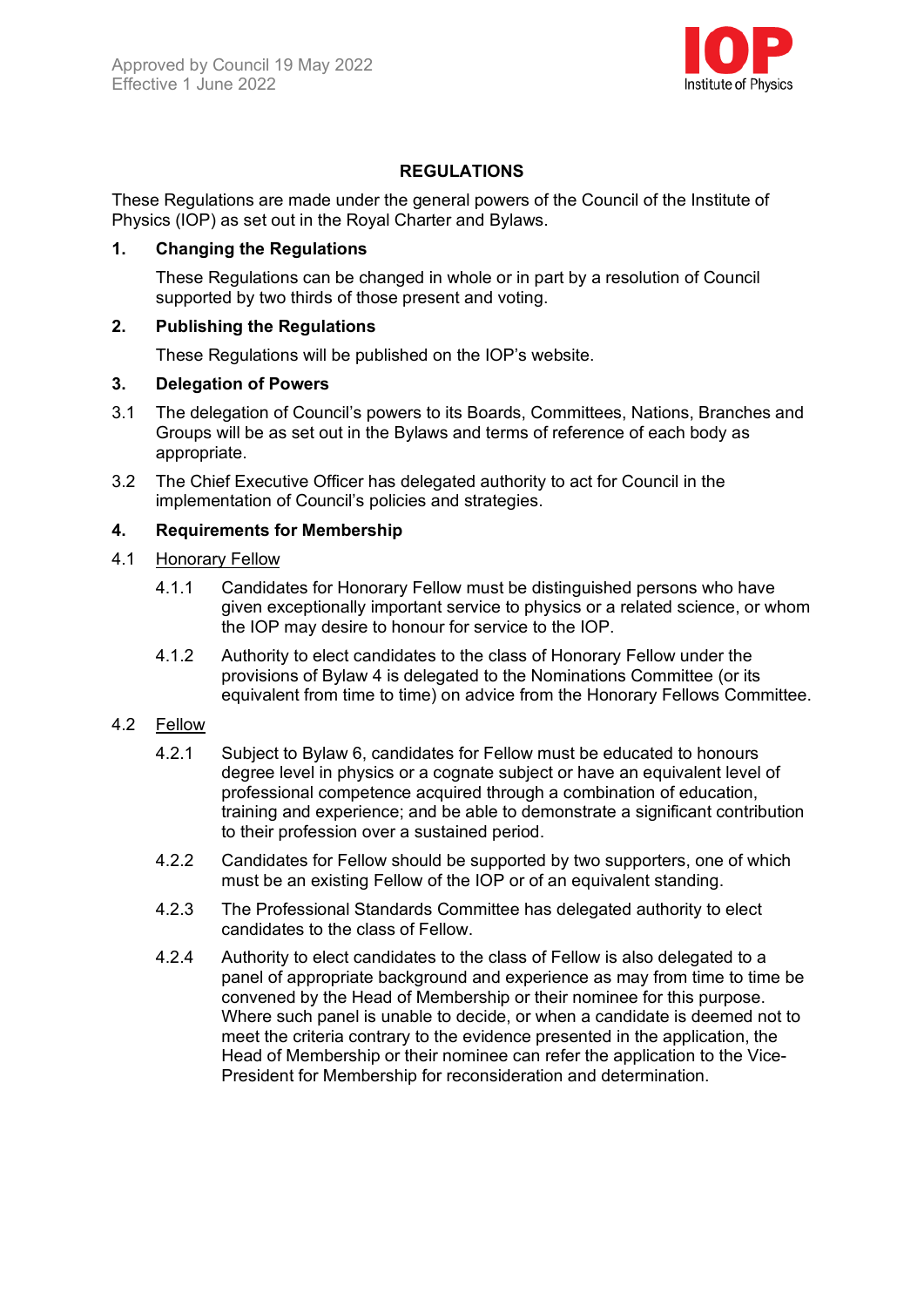

## 4.3 Member

- 4.3.1 Subject to Bylaw 6, candidates for Member must have either an honours degree in physics or a cognate subject, or an equivalent level of professional competence acquired through a combination of education, training and experience.
- 4.3.2 Candidates for Member may be asked to provide a supporter to verify their experience.
- 4.3.3 The Head of Membership or their nominee has delegated authority to elect candidates to the class of Member.

#### 4.4 Associate Member

- 4.4.1 Subject to Bylaw 6, candidates for Associate Member must be:
	- (a) an undergraduate student engaged in studying physics or a cognate subject;
	- (b) an apprentice or trainee in a relevant area; or
	- (c) a professional with an interest or experience in physics but without sufficient knowledge or experience to qualify for Member.
- 4.4.2 The Head of Membership or their nominee has delegated authority to elect candidates to the class of Associate Member.

#### **5 Chartered and Registered Status**

- 5.1 The Professional Standards Committee (or its equivalent from time to time) has delegated authority to register members across all of the IOP's professional registers, including Chartered Physicist.
- 5.2 All holders of a professional registration are required to demonstrate a commitment to continuing professional development (CPD) and CPD recording is mandatory. Holders of a professional registration, who are professionally active, will, when requested to do so, be required to submit a reflective CPD return in order to maintain their registration.
- 5.3 Candidates for registration as a Chartered Engineer, Incorporated Engineer or Engineering Technician must satisfy the requirements of the Engineering Council.
- 5.4 Candidates for registration as a Chartered Scientist, Registered Scientist or Registered Science Technician must satisfy the requirements of the Science Council.

#### **6 Conduct of General Meetings**

- 6.1 All General Meetings shall be convened according to the Bylaws.
- 6.2 General Meetings shall only determine business contained in the Notice of Meeting.
- 6.3 Matters not contained in the Notice of Meeting can be raised at a General Meeting to be referred to Council.

#### 6.4 Procedural Standing Orders

- 6.4.1 Resolutions not proposed by Council must be proposed and seconded by members.
- 6.4.2 Speeches by proposers and seconders should last no longer than five minutes.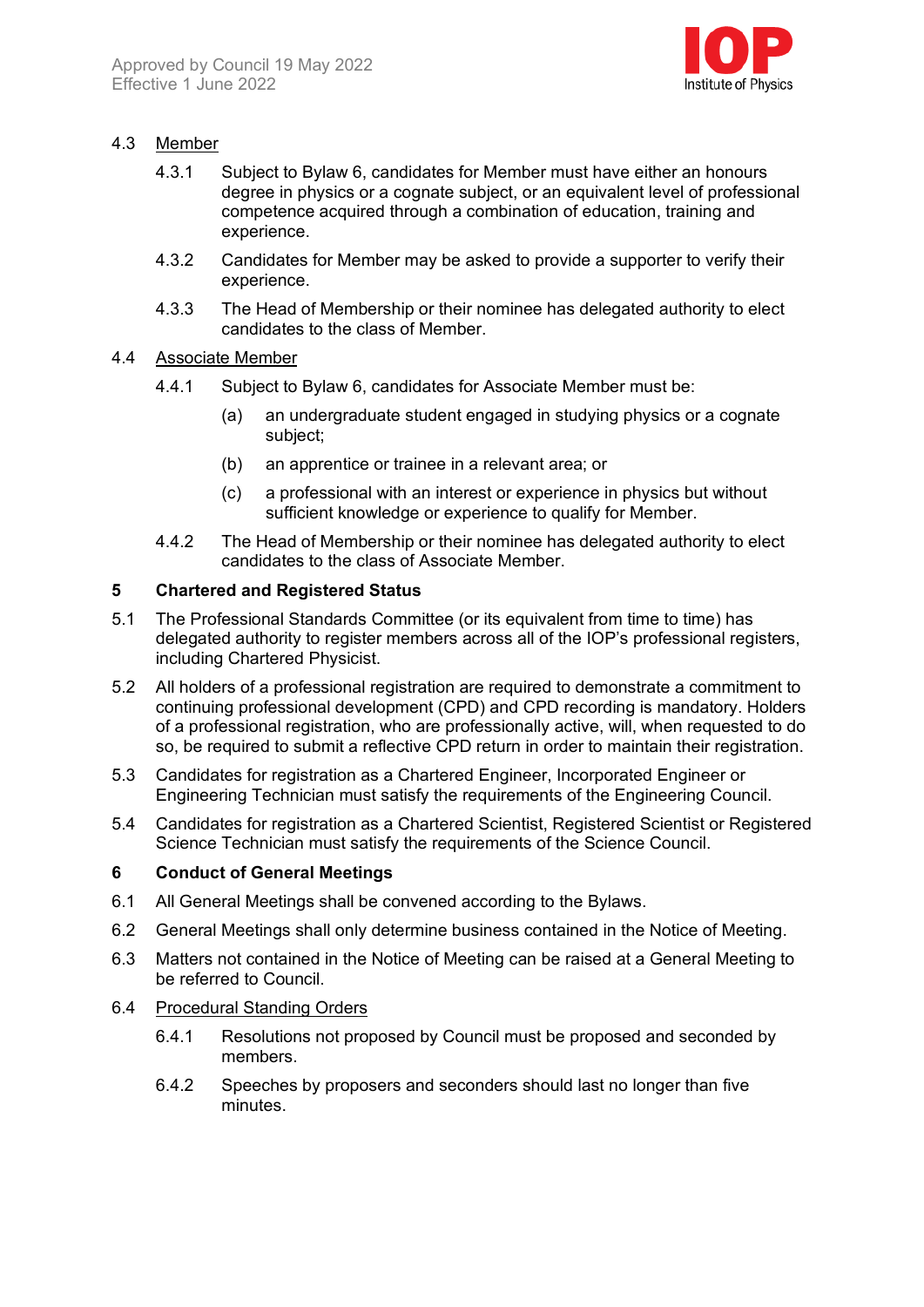

- 6.4.3 Once a resolution has been proposed and seconded, the Chair will ask if any member present wishes to speak to the resolution. The number of speakers will be at the absolute discretion of the Chair and each speaker will be limited to a maximum of five minutes.
- 6.4.4 The proposer of the resolution will have the right of reply to the debate, which will be limited to a maximum of five minutes.
- 6.4.5 During a debate any member may raise the following resolutions as Points of Order:
	- (a) That the question be now put.
	- (b) That the speaker be no longer heard.
	- (c) That the speaker be allowed a specified extension of time.
- 6.4.6 Points of Order must be taken by the Chair immediately and put to a vote at the meeting.
- 6.4.7 A resolution raised under a Point of Order will be carried or defeated by a simple majority of members present in person and voting.

## **7 Appointments**

- 7.1 The Chief Executive Officer shall be appointed by Council, which may delegate the appointment to a committee of Council. Such committee may make use of external advisors where appropriate and may also agree the responsibilities and terms and conditions of the post.
- 7.2 Executive Officers and all other staff shall be appointed by the Chief Executive Officer. The role descriptions for such Executive Officers shall be agreed by the Honorary Secretary prior to the appointment process. Appointment panels for Executive Officers shall include a representative of the Trustees, normally the Honorary Secretary. For those Executive Officers in the publishing business, role descriptions and the make-up of the appointment panel will be decided in consultation with the Chair of the IOP Publishing Board or the Honorary Secretary of the IOP if the IOP Publishing Board Chair is not a serving member of Council. The Chief Executive Officer and the designated representative of Council are delegated to act on behalf of the IOP in all matters relating to these appointments.

#### **8 Financial Regulations**

- 8.1 The Chief Financial Officer shall maintain a schedule of Financial Policies and Procedures and ensure that it is periodically updated to reflect changes to legislation or best practice in financial control.
- 8.2 The scope and contents of the Financial Policies and Procedures will be determined by the Finance and Investment Committee (or its equivalent from time to time), which shall also approve periodic updates and amendments.
- 8.3 The authorisation limits for payments and contract approvals shall be an appendix to the overall Financial Policies and Procedures.
- 8.4 The Chief Financial Officer is responsible for ensuring that the Financial Policies and Procedures are disseminated to all staff and subsidiary entities and that adequate processes and controls exist to ensure that such policies are adhered to.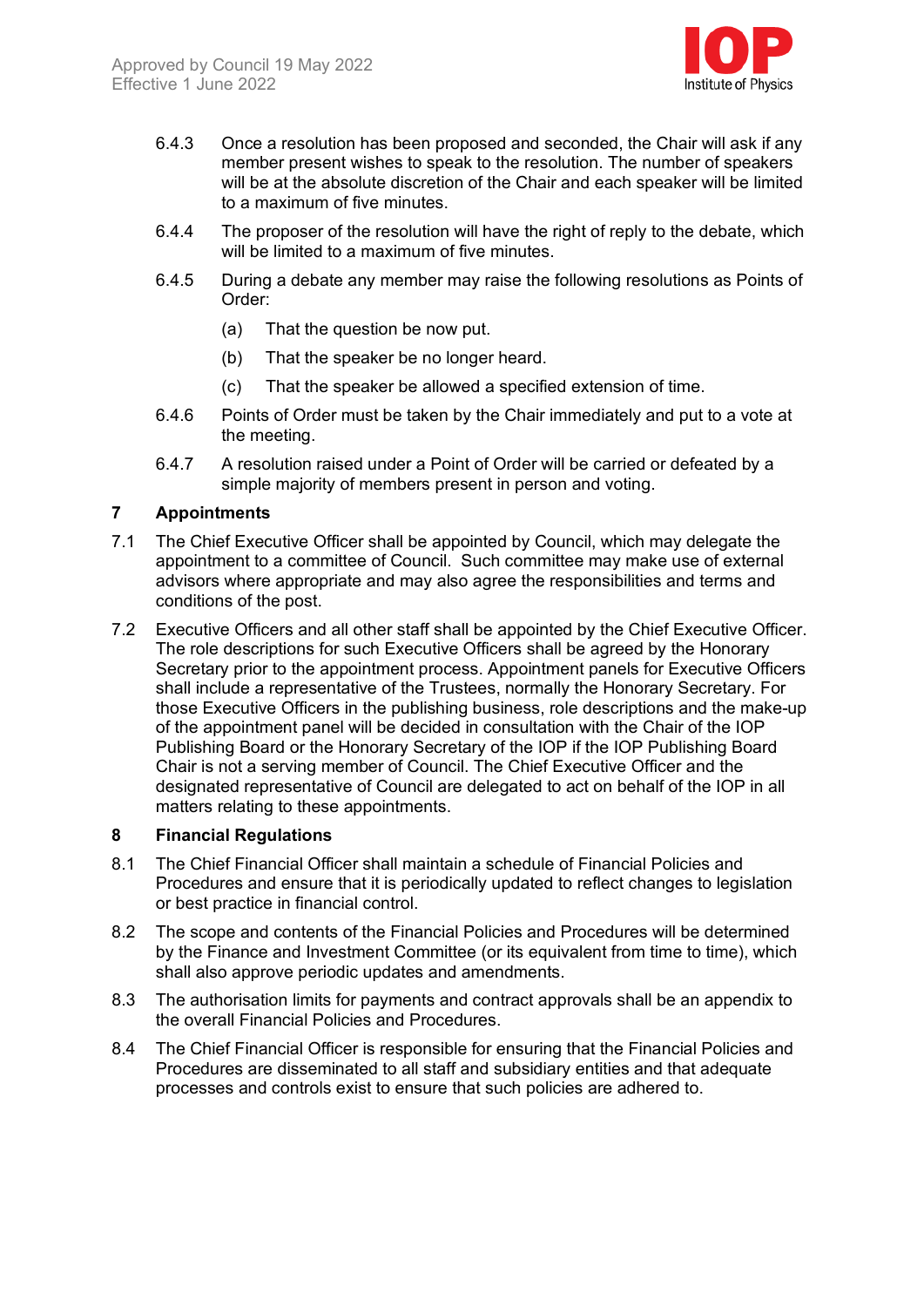

## **9 Powers of Signature**

- 9.1 The Chief Financial Officer shall maintain a schedule of authorised signatories for all bank accounts of the IOP.
- 9.2 Changes to signatories shall be approved by the Chief Financial Officer or Chief Executive Officer and executed by any two authorised signatories to the relevant account and from the approved signature A and B lists.

## **10 Code of Conduct**

Members of the IOP, at all grades of membership, should uphold personal values of excellence, integrity and respect for others in all aspects of their professional work in accordance with the Code of Conduct, which is available on the IOP's website.

## **11 Disciplinary Procedures**

## 11.1 Principles

- 11.1.1 At all stages of the disciplinary procedures, regard shall be had to the principles of natural justice and procedural fairness and applicable articles of the European Convention on Human Rights.
- 11.1.2 The IOP requires all members to adhere to the Code of Conduct as a condition of their membership, thereby providing evidence of their commitment to both professionalism and probity. These procedures set out disciplinary provisions for members and are made in accordance with the Bylaws. The names of members who are disciplined in accordance with these procedures may be published. Published details may not extend beyond the name of the respondent, the offence committed and any sanction in each case.
- 11.1.3 Once a complaint has been made against a member, and they have been notified accordingly, the member shall not be entitled to resign from membership until the disciplinary procedures have fully concluded. Any attempted resignation shall be of no effect.
- 11.1.4 Complaints may be made against a member by the IOP, another member, or a third party. The Head of Membership as secretary to the Disciplinary Committee will accept specific, written complaints concerning the issue of professional misconduct of an IOP member. Notification need not come from members of the IOP, but complainants shall be required to supply their full name and contact information (address, telephone number and email address) when making a report of alleged misconduct.
- 11.1.5 In most cases it is expected that evidence will be gathered independently and that there should not be a need to identify the initial complainant. However, if the complainant is the main source of evidence of the alleged misconduct, their details may be identified to the respondent and the complainant will be made aware of this where relevant, with reasonable notice prior to any disclosure.
- 11.1.6 The IOP will also consider the outcomes of investigations, on the same or a related matter, by other organisations, which have found a member of the IOP liable for misconduct, and which are subsequently brought to the attention of the IOP. The IOP will only consider such matters when they have been completed and any judgment becomes final or on termination of the proceedings (if the proceedings are terminated before judgment is given). It is the responsibility of every member to notify the IOP if any judgement has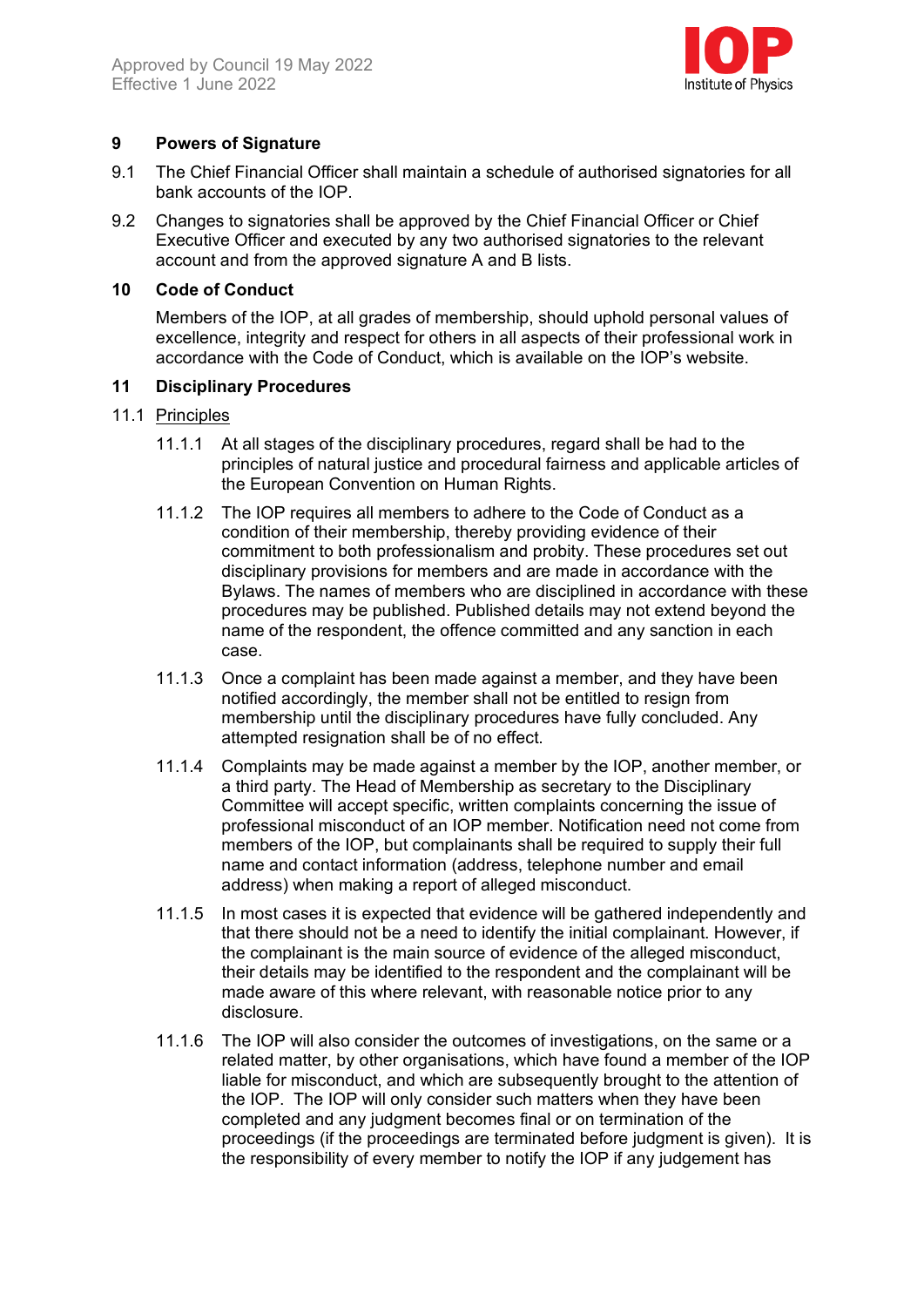

been made against them that may bring in to question their ability to remain as a member.

- 11.1.7 Anonymous communications will not be accepted.
- 11.1.8 The details of disciplinary actions and all information gathered or used in connection with the action will be kept confidential to the Disciplinary Committee and appropriate staff members and, at the relevant time, Council and any appeal panel, until the outcome of such action, including any period for appeal.
- 11.1.9 Examples of misconduct which may be subject to disciplinary proceedings include:
	- (a) being convicted of any criminal offence;
	- (b) deliberately publishing false data;
	- (c) working so as to purposely harm the environment;
	- (d) incorrectly putting themselves as an author of any written document where authorship is not valid;
	- (e) communicating on behalf of the IOP without permission of the IOP;
	- (f) misuse of any IOP resource;
	- (g) harassment of IOP staff, Council, or board/committee members (including without limitation Disciplinary Committee members) whilst engaged in IOP activities;
	- (h) falsifying any professional qualification;
	- (i) bullying or harassment whether occurring at an event or conference, on any social media platform or elsewhere;
	- (j) discrimination on the grounds of any protected characteristic, for example, race, gender, age, sexual orientation, disability or religious belief; and
	- (k) any breach of the Code of Conduct not otherwise identified above.
- 11.1.10 The following are examples of issues which fall outside of the remit of the Disciplinary Committee and, therefore, may not be subject to disciplinary proceedings:
	- (a) Any action resulting directly from the breakdown of an intimate relationship.
	- (b) Workplace bullying or workplace grievances or disputes, which should be dealt with under the relevant workplace's procedures. However, if the member's workplace actions also constitute a breach of the Code of Conduct, this may be considered by the Disciplinary Committee. It would normally be appropriate for the relevant workplace's procedures to conclude before any complaint is made to the Disciplinary Committee.
	- (c) Any issue concerning the recovery of debt, unless conduct in relation to such issue also constitutes a breach of the Code of Conduct.
	- (d) Criminal or illegal activity the complainant would be advised to notify the police or relevant authorities for investigation. A complaint may be made about a member who has been found guilty of, or pleaded guilty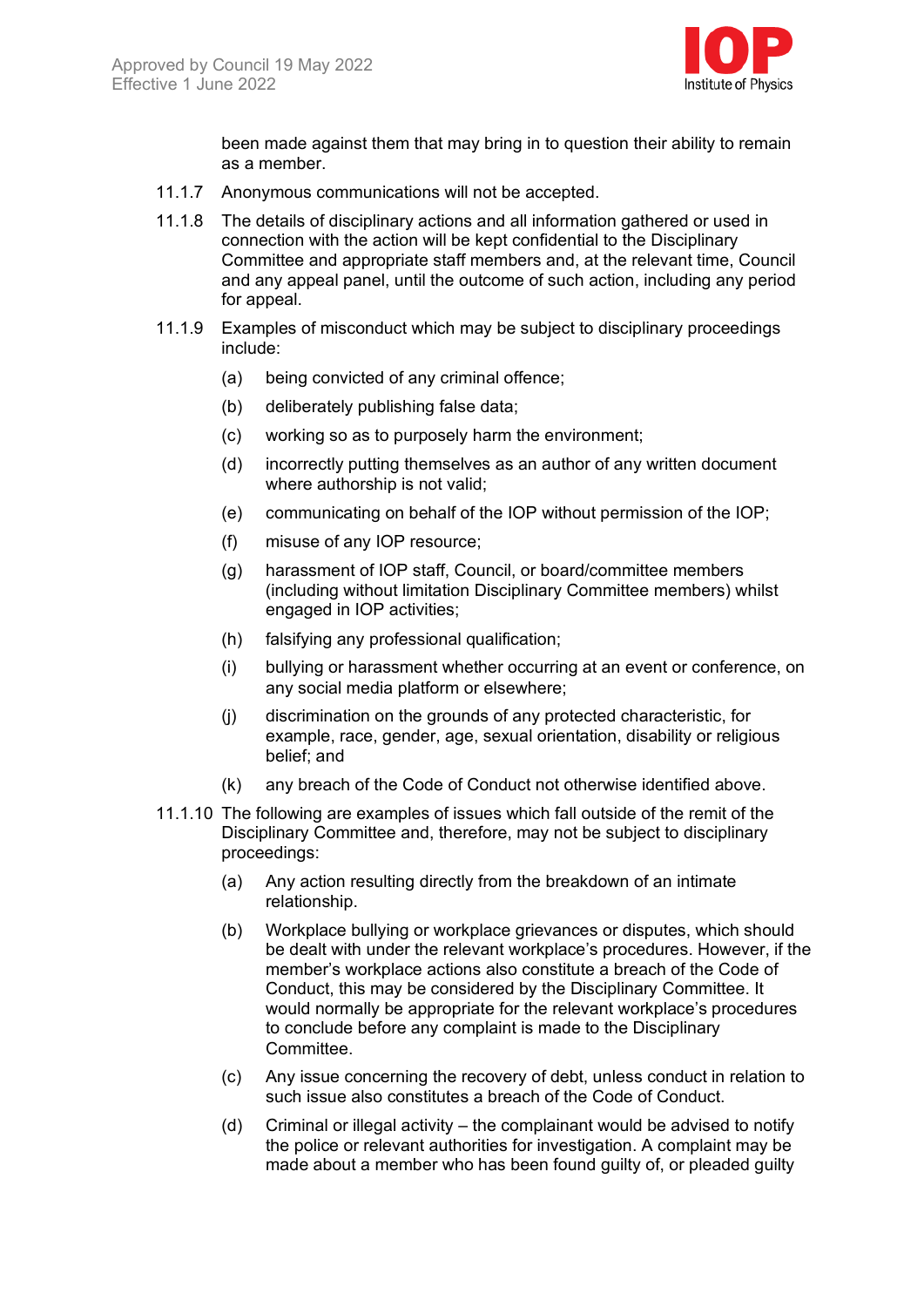

to, criminal or illegal activity, where such activity also constitutes a breach of the Code of Conduct.

11.1.11 In this Regulation 11, a '**Governance Committee**' shall be a board, committee or ad hoc group established by Council pursuant to Bylaw 74.1 to undertake governance functions for Council and which is designated as a 'Governance Committee' by Council.

#### 11.2 Disciplinary Committee

- 11.2.1 The Disciplinary Committee will only meet as and when complaints are received and shall be convened in accordance with these Regulations.
- 11.2.2 Complaints about members of IOP staff who are also IOP members will ordinarily be dealt with under the IOP's employment contracts and policies.
- 11.2.3 Meetings of the Disciplinary Committee will be reported to Council, which will decide upon the outcomes of any disciplinary process against a member.
- 11.2.4 All communications between the Disciplinary Committee and complainants and the subjects of any complaint will be in writing (which may include email but not any other form of electronic communication including, without limitation, social media or text).
- 11.2.5 Decisions of the Disciplinary Committee shall be made by a simple majority of votes. In the case of a tied vote, the Chair or appointed deputy shall have a second or casting vote. All associated records shall be retained for five years from the date the disciplinary proceedings fully conclude after which they will be destroyed. However, the outcome of the disciplinary process will be held against the member's database record for a period determined by the Disciplinary Committee, such period to be consistent with the IOP's then prevailing data retention periods and applicable data protection laws.
- 11.2.6 For the purposes of this Regulation 11:
	- (a) Written warnings will be dispatched from the Disciplinary Committee itself following approval by Council. Each warning will remain active on the member's database record for a period of two years (or such other period as may be reasonably determined by Council, such period to be consistent with the IOP's then prevailing data retention periods and applicable data protection laws). Members with an active warning on their record will not be permitted to serve on Council or to serve on the Disciplinary Committee or boards/committees reporting (directly or indirectly) to Council. Such members will also not be permitted to serve on Nation, Branch or Group Committees. Members who receive a further written warning, whilst the first is still active on file, will automatically be suspended from membership for a period of two years from the date of the second warning.
	- (b) Suspension of membership will occur for a minimum of one and a maximum of two years (or such other period as may be reasonably determined by Council). During suspension, members will lose their right to use designatory letters and must, where applicable, re-apply for Chartered or Registered Status when they are eligible to re-enter membership, and this shall be considered under Regulation 12.1. Members who were in the class of Fellow at the time of their suspension will re-enter membership at the class of Member and will have to reapply to attain Fellow status. Details of the suspension shall remain active on the member's database record for the period determined by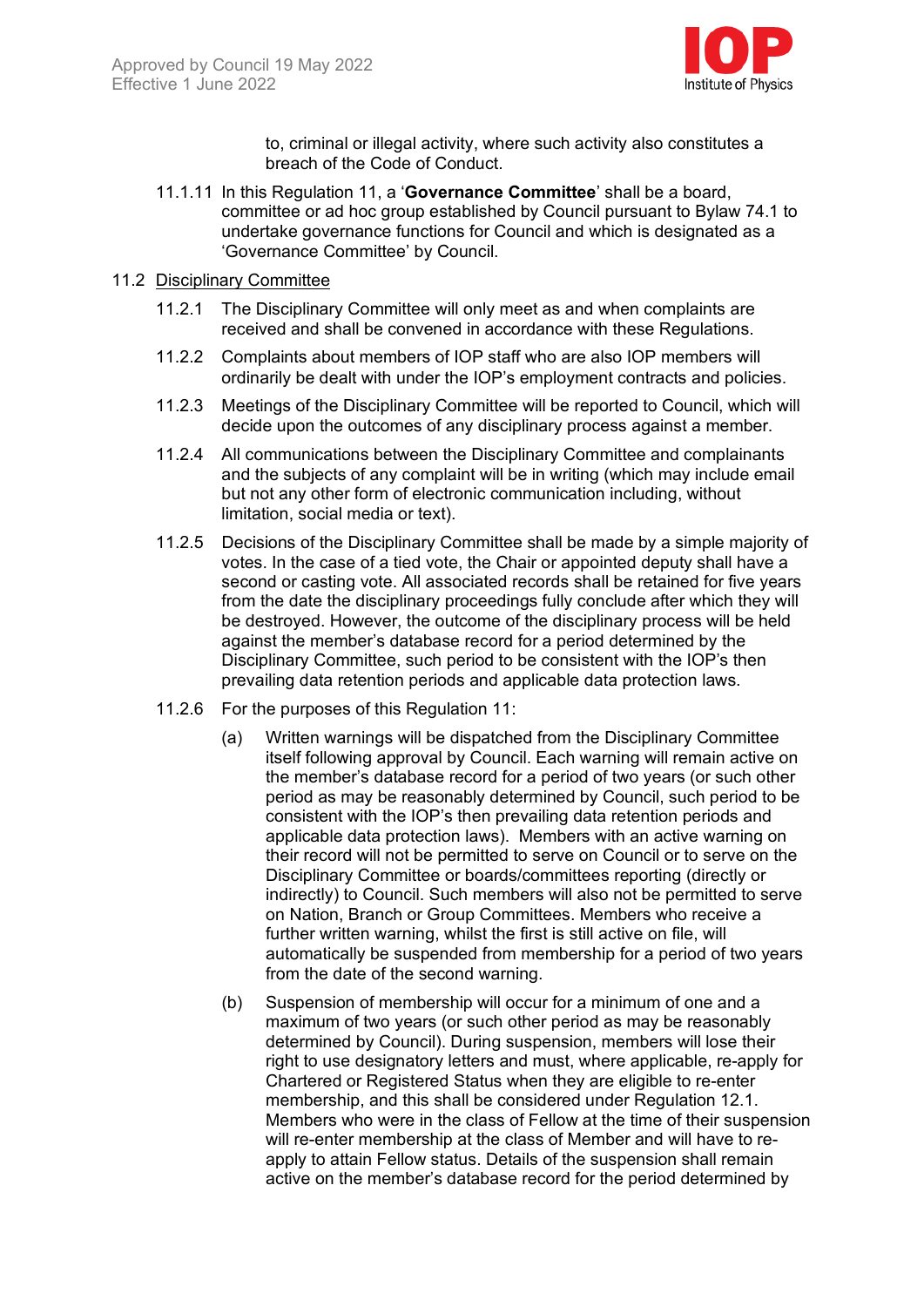

Council, such period to be consistent with the IOP's then prevailing data retention periods and applicable data protection laws.

- (c) Expulsion from membership is a permanent action. A permanent record of the expulsion shall be held against the member's database record, to ensure that they are not readmitted.
- (d) All retention periods for disciplinary records shall be subject to data protection law then prevailing.
- 11.2.7 The Disciplinary Committee shall be chaired by the Vice-President for Membership or their nominee (who shall be a member of a Governance Committee but not a trustee). The Disciplinary Committee shall comprise no more than seven members who shall, having due regard to diversity and the skills and experience required, be selected by the Vice-President for Membership as and when required from the Governance Committees. Other than the Vice-President for Membership, no trustee shall be a member of the Disciplinary Committee. A quorum for all meetings of the Disciplinary Committee shall be three.
- 11.2.8 Where the complaint relates to a member who holds a professional registration awarded by the IOP, then at least one member of the Disciplinary Committee shall hold a registration of equivalent or higher status.
- 11.2.9 The secretary to the Disciplinary Committee (**'the Secretary'**) shall be the Head of Membership or their nominee. On receipt of a copy of the complaint, members of the Disciplinary Committee shall be required to disclose any potential conflict of interest or any connection to the complainant and/or the respondent.
- 11.2.10 The Disciplinary Committee shall examine those cases where a member of the IOP or other person or organisation has laid a complaint against a member or has alleged that such member has acted in contravention of the Code of Conduct. Subject to these Regulations, the Disciplinary Committee shall prepare and maintain such procedures as are necessary for the investigation of any complaint against a member.
- 11.2.11 The Disciplinary Committee can recommend to Council any of the following actions as an outcome of the relevant stage of the disciplinary process and Council may then determine such action as it deems appropriate:
	- (a) To expel or suspend any member from membership.
	- (b) To remove any member from the IOP's professional registers.
	- (c) To reprimand any member or to call for a written undertaking from any member as to their future conduct.
	- (d) To issue a written warning.
	- (e) To advise the Engineering Council and/or the Science Council of its decisions and to retain the right to advise other professional bodies of which that member is also a member (in each case, this would not be done until the final outcome of the IOP's proceedings, including any appeal, is known). The IOP may suspend its own disciplinary case to await the outcome of related cases being considered by other professional bodies and societies and will notify the respondent and complainant of such suspension.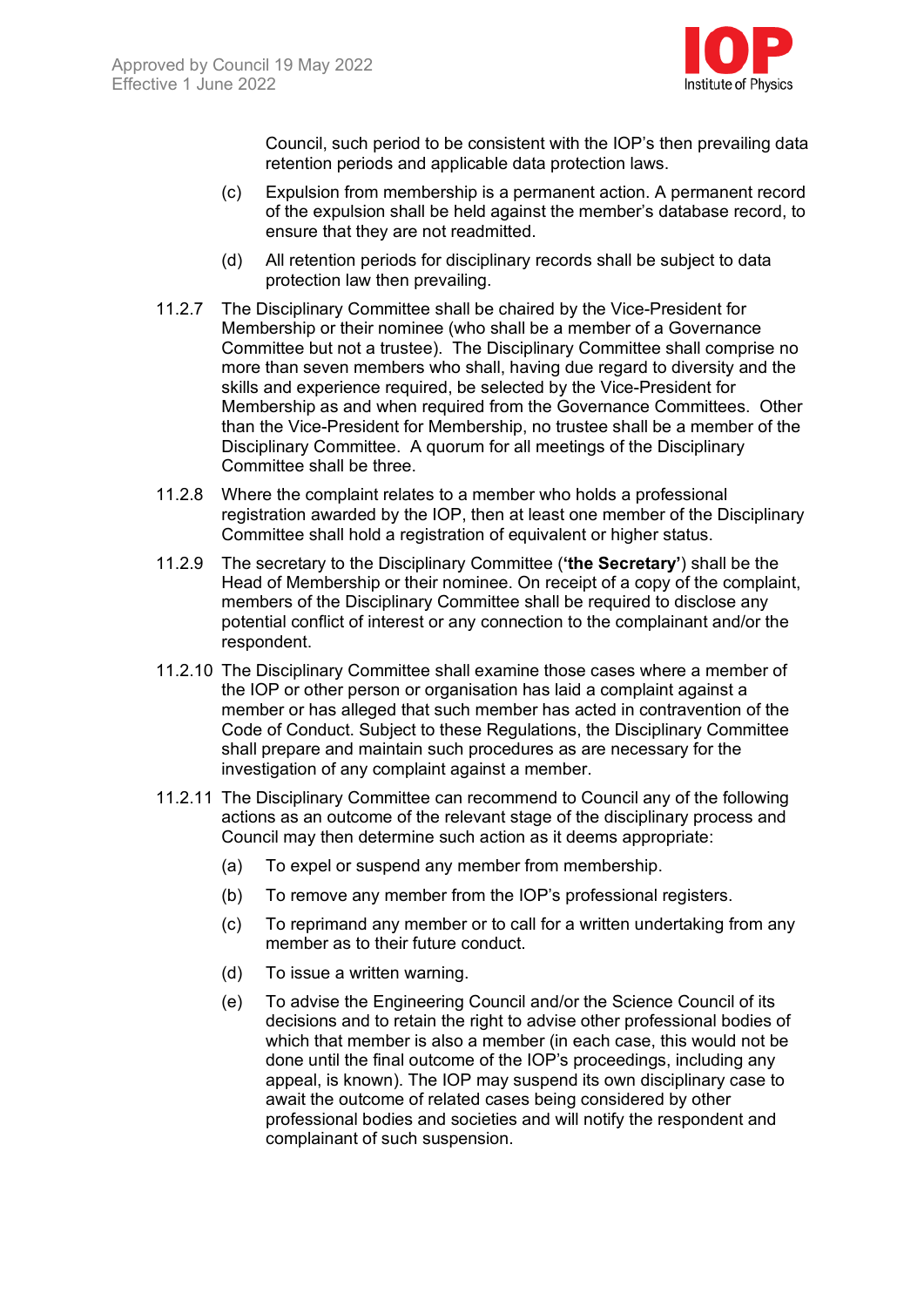

- (f) To dismiss a complaint, and in such cases refund any reasonable direct costs incurred by the member in defending themselves.
- (g) To direct that a statement recording the exercise of any of the above shall be entered on the membership record of the member and to direct how long such statement shall be active on the record (this would not be done until the final outcome of the proceedings, including any appeal, is known). This is necessary to ensure that the determination of Council is carried into effect.
- 11.2.12 Subject to Regulation 11.3.3, an investigation to gather any evidence in support of the complaint under this Regulation 11, will be made followed by a hearing where appropriate (and subject to Regulation 11.4.4), prior to making any decision in accordance with these Regulations.
- 11.2.13 A member at any stage of the disciplinary procedure must not contact the members of the Disciplinary Committee, Council, any appeal panel, or the complainant, except at agreed times and through agreed methods, until the process has concluded. Such member must not disclose to any other person details of the complaint or disciplinary process except those persons advising them on their case or who would otherwise be accompanying them as their representative to a hearing. Should this Regulation not be observed, the Chair of the Disciplinary Committee may issue a written warning. Should the respondent then persist in their disruption of the disciplinary procedure, they may be expelled from membership, subject to approval from Council, without further investigation.
- 11.3 Investigations of Complaints
	- 11.3.1 Where the source of a potential complaint arises from circumstances discovered by staff of the IOP, the Secretary shall refer the matter to the Chair of the Disciplinary Committee (**'the Chair'**) for consideration. If the Chair considers that the matter justifies consideration, the Secretary shall act as the complainant and shall prepare a written statement of no more than 1,000 words.
	- 11.3.2 When the Secretary receives a complaint against a member from a person in circumstances not mentioned in Regulation 11.3.1, they shall call for a written statement from the complainant of no more than 1,000 words, and shall pass this to the Chair.
	- 11.3.3 The Chair will establish a Disciplinary Committee and the Secretary will circulate the written statement referred to in Regulations 11.3.1 and 11.3.2 to the members of the Disciplinary Committee. If the Chair, in consultation with the members of the Disciplinary Committee, decides that the complaint is of a frivolous or trivial nature, the complainant shall be notified of that outcome by the Secretary and Regulation 11.2.11(f) can be applied.
	- 11.3.4 Unless it is decided that the complaint is of a frivolous or trivial nature, the issue will be investigated, and evidence gathered for the purposes, where appropriate, of a disciplinary hearing. As part of this process, evidence may be requested from the respondent as appropriate. The respondent shall be required to provide all such evidence and any further evidence as may be reasonably requested.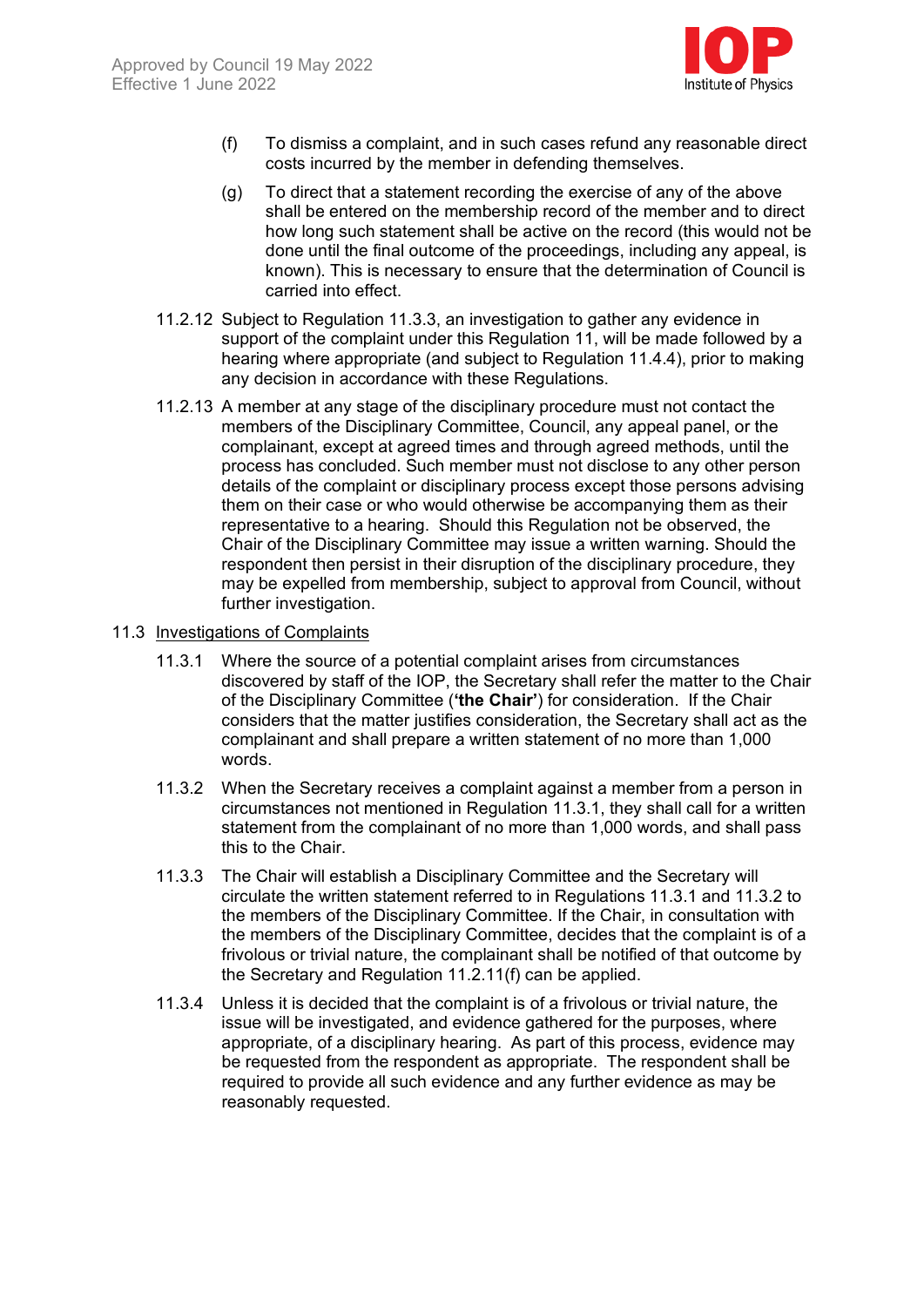

#### 11.4 Disciplinary Proceedings

- 11.4.1 Unless the complaint is deemed to be of a frivolous or trivial nature, the Secretary shall:
	- (a) Notify the respondent and complainant in writing in accordance with Regulation 11.4.7 as appropriate.
	- (b) Prepare a statement of the case and a full dossier of evidence.
	- (c) Check whether the facts giving rise to the case are sub judice or subject to investigation by any other competent tribunal or body.
- 11.4.2 If the Disciplinary Committee agrees that the matter is in the public interest, one additional member representative of the public interest and not a member of the IOP may be co-opted to sit on the Disciplinary Committee. This additional member shall have the power to vote, and their duties will end with the conclusion of the disciplinary procedure.
- 11.4.3 The Disciplinary Committee shall decide whether it is reasonable in the circumstances for the identity of the complainant, and/or their written statement, to be revealed to the respondent. If the Committee decides to identify the complainant, then the complainant will be given reasonable notice prior to any disclosure.
- 11.4.4 The Disciplinary Committee will determine, based on the nature of the complaint and the evidence gathered, whether a hearing (physical or virtual) is required. If it determines that no hearing is required, the following Regulations 11.4.5 to 11.4.18 inclusive shall be disapplied and the complainant and respondent shall be notified accordingly.
- 11.4.5 The date and time of the hearing will be determined by the Secretary following consultation with the concerned parties. Hearings may take place physically or virtually as determined by the Secretary and if held physically shall take place at the IOP's London office or at such other venue reasonably determined by the Secretary.
- 11.4.6 If the respondent confirms in writing that they do not wish to contest the proceedings, or if they choose not to appear at the disciplinary hearing, the Disciplinary Committee is authorised to proceed in their absence.
- 11.4.7 The Secretary will notify the concerned parties in writing of the following:
	- (a) The date and time of the hearing (which may be no earlier than 30 working days following the issue of the notification).
	- (b) A full statement of the grounds of the complaint and copies of any evidence that will be considered.
	- (c) A requirement to furnish the Secretary not less than 15 working days before the hearing with copies of all documents the parties will rely on (which will then be circulated to the other concerned parties).
	- (d) In the case of the respondent, that they have the right to be accompanied and represented at the hearing by one person chosen by them and that they must notify the Secretary not less than 15 working days before the hearing of whether they intend to appear in person or be represented (to be represented the respondent must also be present), and whether they will be represented by any person (and the name and details of such a person). Subject to Regulation 11.4.10, any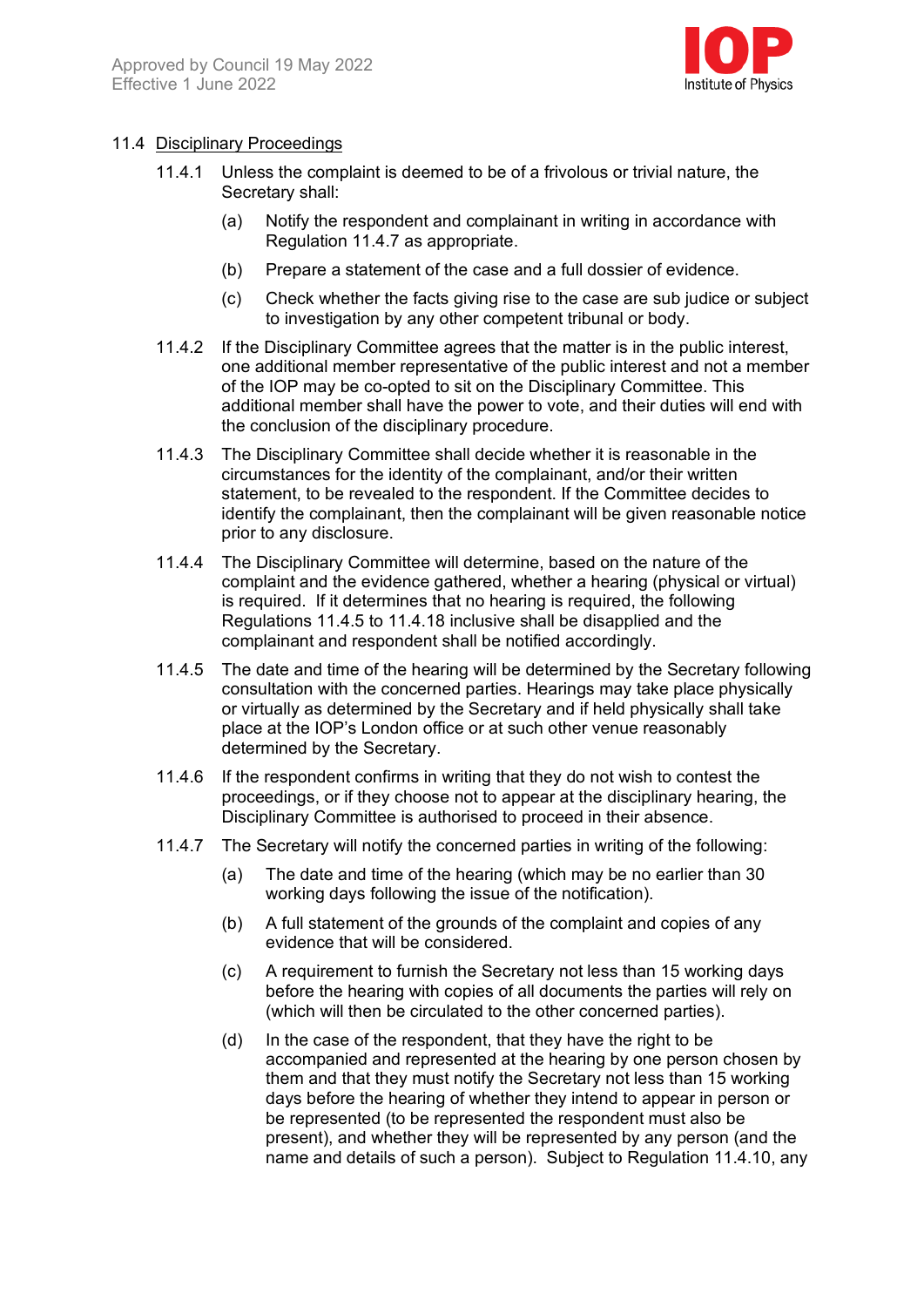

representative will not ordinarily be able to speak for the respondent if the respondent is absent.

- (e) That the hearing may continue in the absence of the respondent should they fail to attend the hearing without prior notification to the IOP.
- (f) That, unless the Chair decides otherwise, the respondent must refrain from taking part in any public facing role or activity on behalf of the IOP pending the outcome of the disciplinary procedure.
- 11.4.8 The Secretary will enclose a copy of the Regulations with any notification.
- 11.4.9 If the respondent fails to attend without due reason then the Disciplinary Committee should satisfy itself that due notice was given and, if it was, may proceed with the hearing.
- 11.4.10 If the respondent is unable to attend due to ill health, as certified by a qualified doctor, and is unable to send a representative in their place, the date of the hearing shall be rearranged by the Secretary. In the event of a representative attending in circumstances where the respondent is ill or incapacitated, then they shall be able to speak on the respondent's behalf.
- 11.4.11 Ill health as certified by a qualified doctor can prevent the hearing from taking place on two occasions. Should the respondent fall ill for a third hearing, and no representative is chosen by them to attend in their place, then the hearing will continue in their absence, and they will be awarded a reasonable opportunity to respond to the hearing's findings in writing before the hearing is formally concluded.
- 11.4.12 A hearing shall be conducted with due regard to the principles of natural justice, and conclusions on the merits of a complaint shall be reached on the balance of probabilities. It shall be held in private unless the Disciplinary Committee decides that it is in the public interest or in the interests of justice that it should be held in public.
- 11.4.13 The Chair or their appointed deputy shall preside and shall have power to postpone or adjourn the hearing and, following consultation, set a date for its reconvention.
- 11.4.14 No document or witness shall be submitted to the hearing that has not been submitted in accordance with these Regulations, without the consent of the Chair.
- 11.4.15 Any member of the Disciplinary Committee shall have the right to question the respondent (and their representative if they are speaking for the respondent under Regulation 11.4.10) and any witnesses as appropriate.
- 11.4.16 The Disciplinary Committee has the power to call upon expert advice as it feels necessary. The Disciplinary Committee shall not unreasonably refuse permission for the respondent to call such witnesses (at their own expense) as they deem appropriate.
- 11.4.17 The Chair shall have the right to suspend the hearing at any time to consult with the Disciplinary Committee or advisors, or at the reasonable request of the respondent.
- 11.4.18 At the conclusion of the hearing, all except the Disciplinary Committee and the Secretary shall withdraw and allow private deliberation to occur.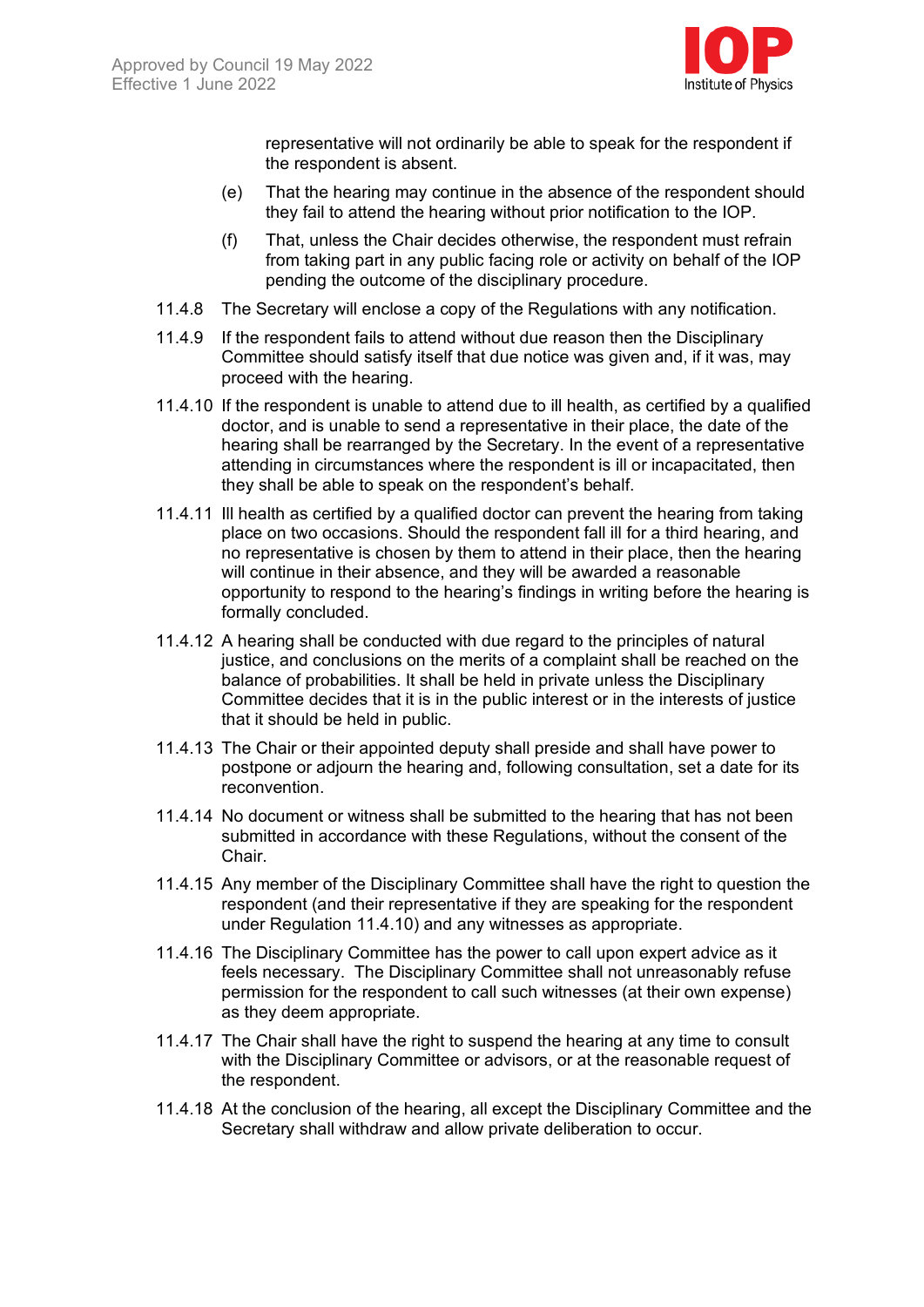

- 11.4.19 The Disciplinary Committee will submit its findings and recommendation to Council together with the minutes of the hearing (if applicable), all evidence seen, and the Chair's comments thereon, for decision by Council. Where the recommendation is to dismiss the complaint, the respondent's name will not appear in the report.
- 11.4.20 The outcome of Council's decision will be communicated to the respondent in writing within 10 working days of being made. The respondent will be notified in that correspondence of their right to appeal any decision and the timeframe for doing so.
- 11.4.21 Subject to Regulation 11.5.3, should the respondent not begin appeal proceedings within 30 days of the result being notified to them, the decision will be final, and the Secretary will enter a report of the proceedings on the respondent's membership record.
- 11.4.22 If the outcome is deemed by Council to be of public interest, the Chair may direct the Secretary to alert relevant external parties. The respondent will not be identified where an appeal is pending. This shall be consistent with the obligations of the IOP and shall be subject to such data protection legislation as may from time-to-time apply to records held by the IOP.

#### 11.5 Right to Appeal

- 11.5.1 The complainant shall have no right to appeal the decision unless new information or evidence is submitted to the Secretary in a written statement of no more than 1,000 words within 15 days of being notified of the decision. The complainant may only raise a new complaint within 12 months from the date of the previous decision if it includes information not previously considered as part of the original complaint.
- 11.5.2 In addition to the appeal procedure listed here, where an expelled member has lost their Engineering Council registration because of the disciplinary process, there may be an additional right of appeal to the Engineering Council. An appeal to the Engineering Council shall be conducted in accordance with its disciplinary procedure guidance. Any such appeal is strictly restricted to grounds of procedural irregularity and shall not adjudicate on the substance of the case. There is no right of appeal to the Science Council.
- 11.5.3 The respondent has the right to appeal all or part of the decision. If the respondent wishes to appeal the decision, they must indicate this to the Secretary in writing within 30 days of the decision being notified to them. Such period of 30 days may be extended by the Chief Executive Officer of the IOP at their discretion. Within this time period, the respondent must submit to the Secretary a document outlining the reasons for their appeal against the decision.
- 11.5.4 The Secretary shall notify the complainant, the Chair of the Disciplinary Committee and the President of the IOP of the appeal.
- 11.5.5 Requests for an appeal will only be considered if there is prima facie evidence that (i) the disciplinary proceedings were not conducted in accordance with the then prevailing Regulations in some material respect; or (ii) material new evidence has become available. Disagreement with any decision of the Disciplinary Committee or Council alone cannot constitute grounds for an appeal. Additionally, if the President is of the view that the appeal is of a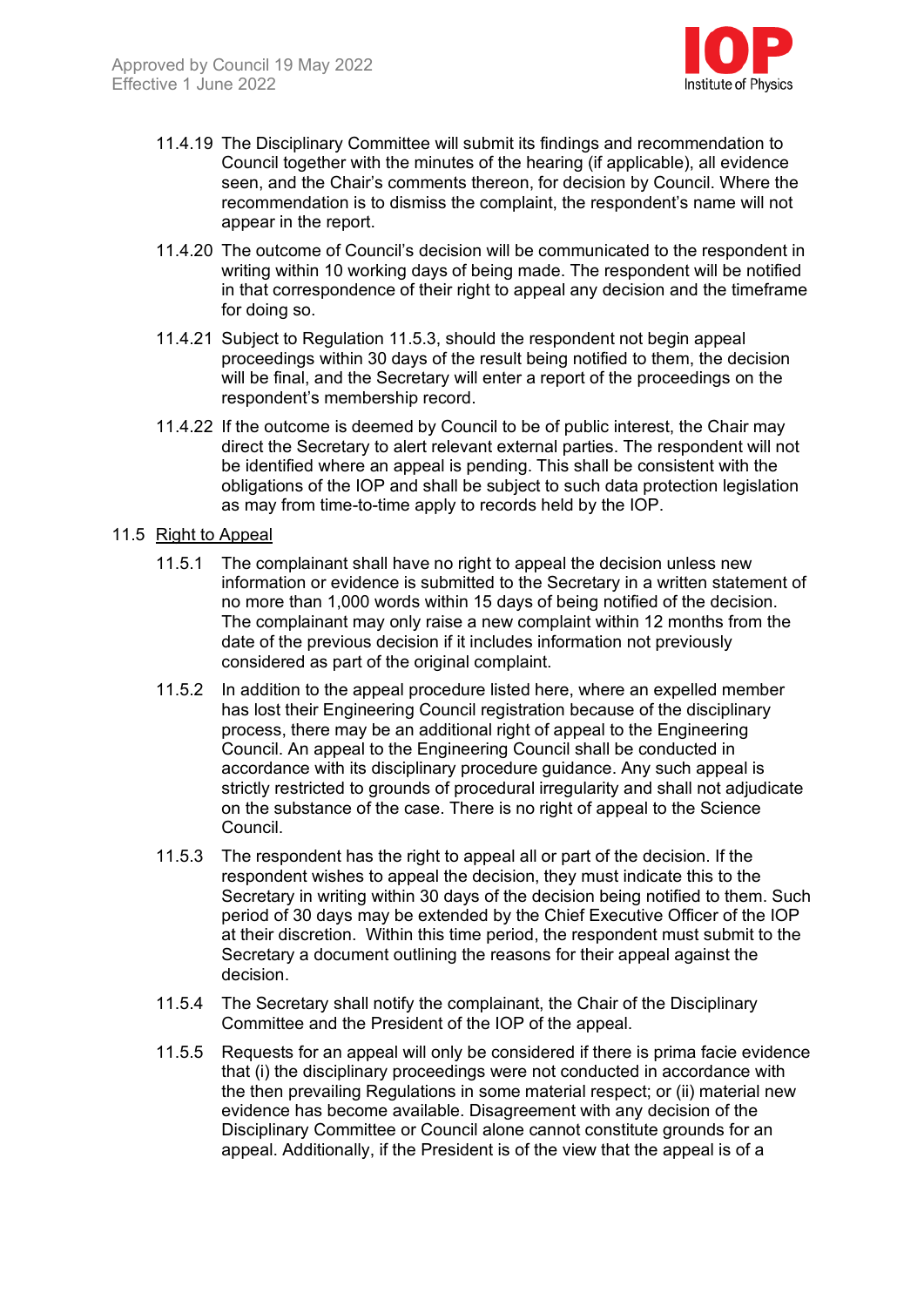

frivolous or trivial nature, the appeal can be dismissed without the need for an appeal panel to be convened.

- 11.5.6 The President will request the establishment of an appeal panel (**'the Panel'**) consisting of at least three members selected from the Governance Committees. No person shall be a member of the Panel if (a) they were a member of the Disciplinary Committee for the relevant matter; (b) they were a member of Council and were involved in the decision on the matter pursuant to Regulation 11.4.19; (c) they were involved in any other way in the disciplinary procedure; or (d) they have otherwise declared or have a conflict of interest or connection to either the complainant or respondent. Any appeal will be heard as soon as is reasonably practicable, normally within 15 working days. The role of the Panel is to consider each case, to assess whether disciplinary proceedings were carried out adequately and fairly, and to assess any material new evidence.
- 11.5.7 The Secretary will submit to the Panel the minutes of the Disciplinary Committee hearing (if applicable), all evidence seen by the Disciplinary Committee, any additional material submitted to Council, plus the appeal document.
- 11.5.8 The Panel will then discuss the appeal, either in person or virtually.
- 11.5.9 The Panel can choose to interview the respondent or complainant to clarify existing points. The respondent shall be notified of when the Panel is meeting to discuss their appeal, their right to be represented and, where the appeal is based on material new evidence, shall be informed of their right to present that evidence to the Panel as the Panel deems appropriate. All associated records of the appeal shall be kept for five years from the date the appeal fully concludes, after which they shall be destroyed. However, the outcome of the appeal will be held against the member's database record for a period determined by the Panel, such period to be consistent with the IOP's then prevailing data retention periods and applicable data protection law.
- 11.5.10 Once the Panel is satisfied that it has all the required information, it can make one of the following decisions:
	- (a) The original decision is upheld and the same penalty applied.
	- (b) The original decision is upheld and a different penalty applied.
	- (c) The original decision is not upheld, on the grounds that:
		- (i) the case was not dealt with properly in some material respects;
		- (ii) there was some material new evidence that was not considered previously; or
		- (iii) there was some material irregularity, and the penalty is withdrawn or reconsidered.
- 11.5.11 The Secretary will promptly communicate in writing the Panel's decision to the complainant and respondent*.*
- 11.5.12 The President will report the outcome of the appeal at the next meeting of Council.
- 11.5.13 Once these proceedings have been concluded, no further appeal is possible.